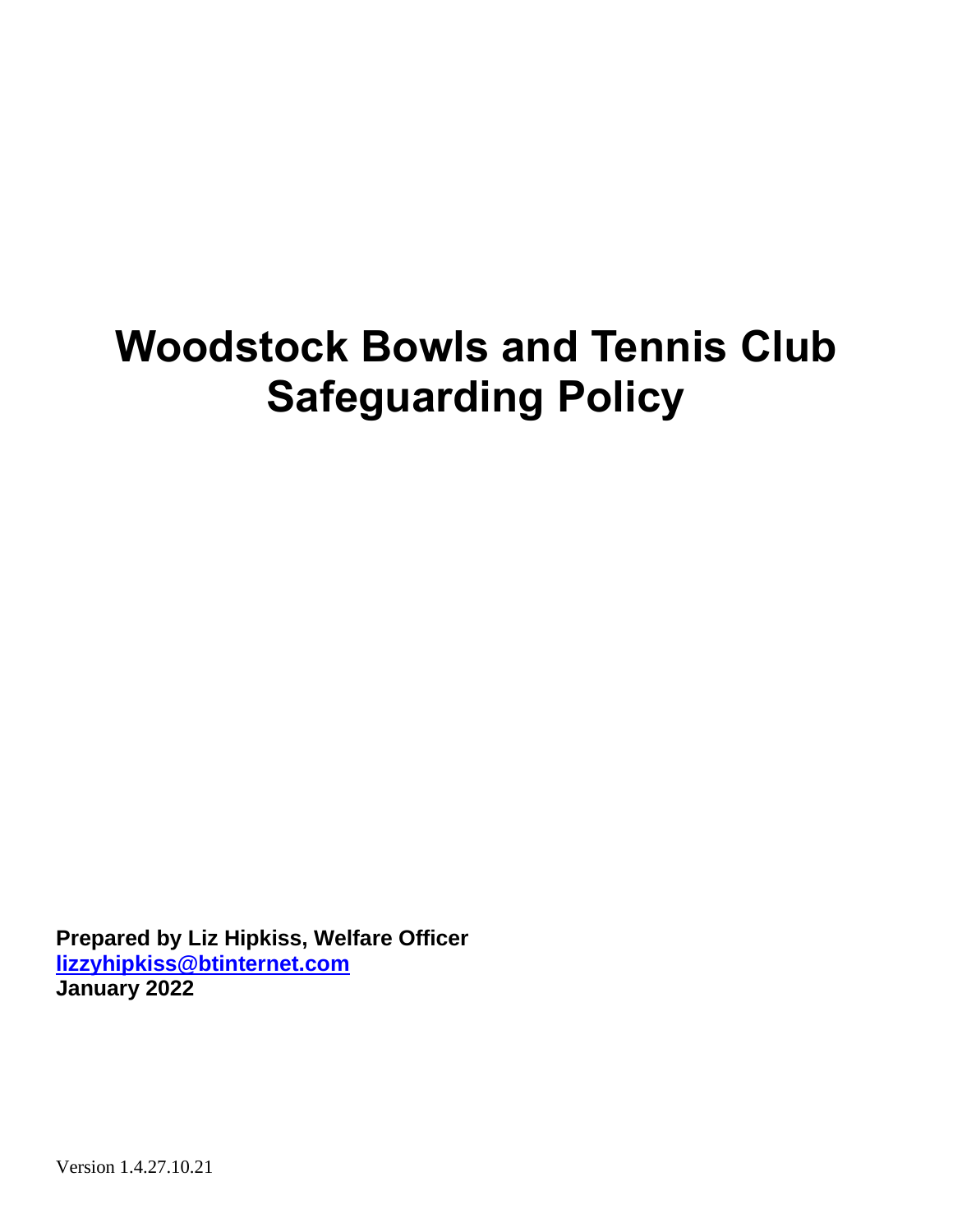## Reporting a Safeguarding Concern within the Tennis Environment

How to respond to concerns that arise within a tennis environment.

For Tennis Wales / Tennis Scotland cases, on-going consultation will take place with them.



Policy Title: Safeguarding Policy **Policy Page 2 of 11** Last Updated: *January 2022* Next Review: *January 2024 (or earlier if there is a change in legislation)*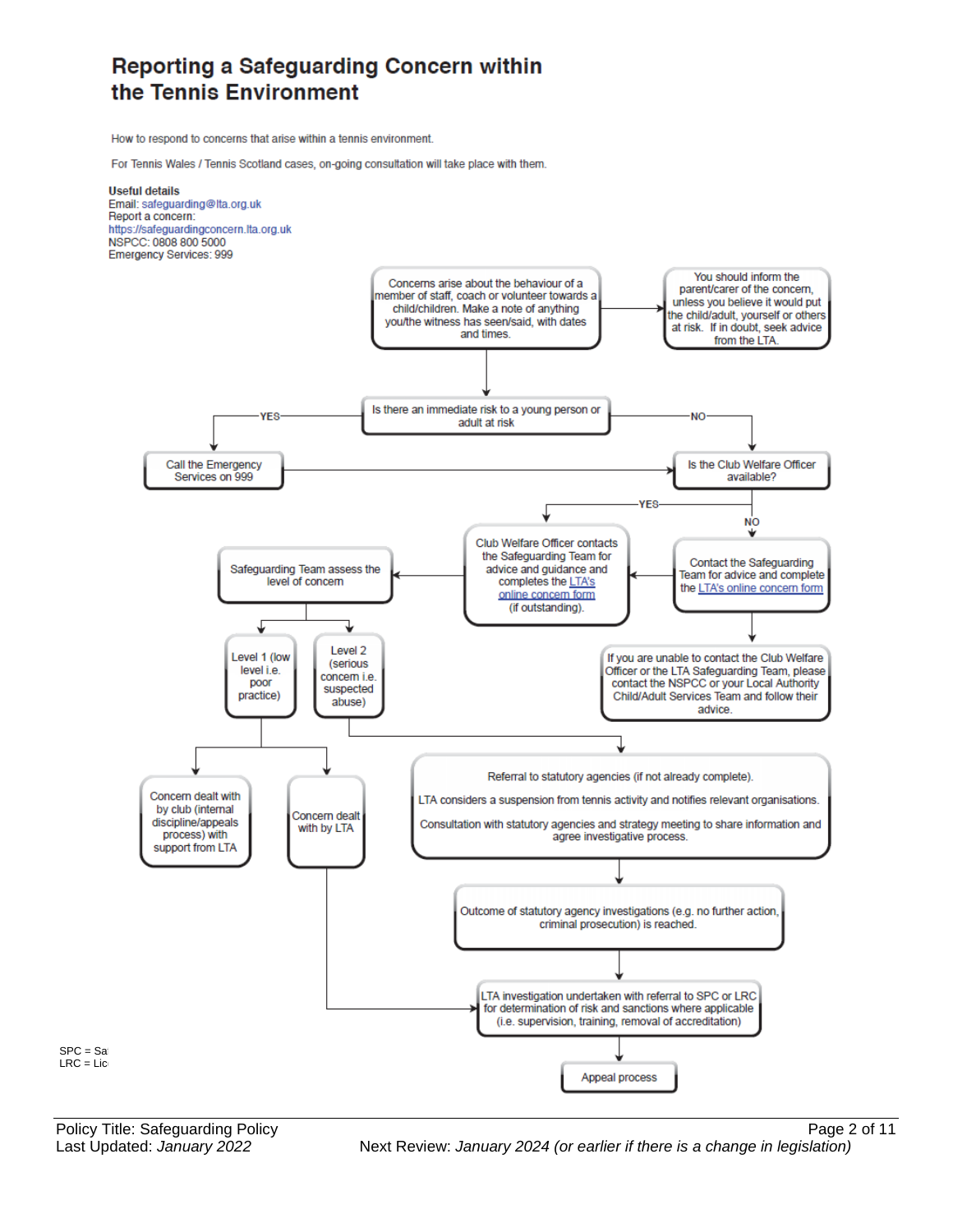## **Safeguarding Policy**

#### **1. Policy statement**

The Woodstock Bowls and Tennis Club is committed to prioritising the well-being of all children and adults at risk, promoting safeguarding in our club at all times, including all programmes and events we run. All activities, events and trips arranged by the club run in accordance with the LTA's Safeguarding at Events and Competitions guidance. This Policy strives to minimise risk, deliver a positive tennis experience for everyone and respond appropriately to all safeguarding concerns/disclosures.

#### **2. Use of terminology**

**Child:** a person under the age of eighteen years.

Note that some legislation in Scotland defines a child as a person under sixteen years old. However, where there is any safeguarding concern, anyone under the age of 18 is regarded as a child unless advised otherwise by the LTA Safeguarding Team .

**Adult at risk:** a person aged eighteen years or over who is, or may be, in need of community care services by reason of disability, age or illness; and is, or may be, unable to take care of, or unable to protect him or herself against abuse or neglect.

**Safeguarding children:** protecting children from abuse and neglect, preventing the impairment of children's health or development, ensuring that they grow up in circumstances consistent with the provision of safe and effective care, and taking action to enable all children to have the best life chances.

**Safeguarding adults at risk:** protecting adults from abuse and/or neglect. Enabling adults to maintain control over their lives and make informed choices without coercion. Empowering adults at risk, consulting them before taking action, unless someone lacks the capacity to make a decision, or their mental health poses a risk to their own or someone else's safety, in which case, always acting in his or her best interests.

*(See appendix A for full glossary of terms)*.

#### **3. Scope**

This Policy is applicable to all volunteers, committee members, coaches and club members. It is in line with national legislation and applicable across the UK.

Advice, guidance and support is available from the LTA Safeguarding Team.

#### **4. Responsibility for the implementation of the Safeguarding Policy, Code of Conduct and Reporting Procedure**

#### **SAFEGUARDING IS EVERYONE'S RESPONSIBILITY: NOT RESPONDING TO A SAFEGUARDING CONCERN IS NOT AN OPTION.**

- Our club's committee has overall accountability for this Policy and its implementation
- Our club Welfare Officer is responsible for updating this Policy in line with legislative and club developments
- All individuals involved in/present at the club are required to adhere to the Policy and Code of Conduct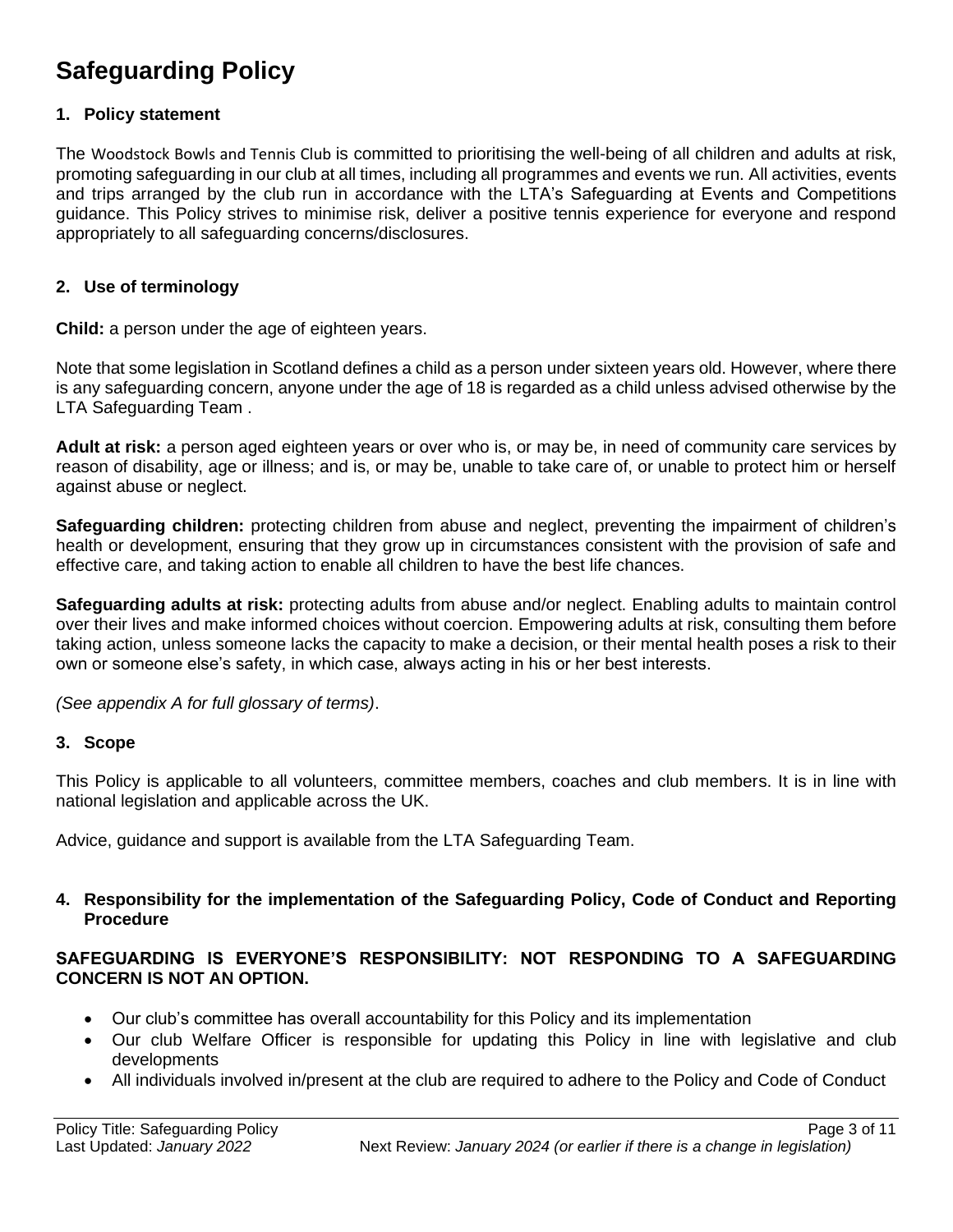• The LTA Safeguarding Team and Tennis Scotland, Tennis Wales and Tennis Foundation Safeguarding Leads can offer support to help clubs proactively safeguard.

#### **Where there is a safeguarding concern/disclosure:**

- The individual who is told about, hears, or is made aware of the concern/disclosure is responsible for following the Reporting a Safeguarding Concern Procedure shown in the flowchart at the beginning of this policy. Unless someone is in immediate danger, they should inform their club Welfare Officer, LTA Safeguarding Team or National Safeguarding Lead.
- The club Welfare Officer and Safeguarding Leads are responsible for reporting safeguarding concerns to the LTA Safe Safeguarding Team.
- The LTA Safeguarding Team is responsible for assessing all safeguarding concern/disclosures that are reported to them and working with the club Welfare Officer and National Safeguarding Leads to follow up as appropriate on a case-by-case basis, prioritising the well-being of the child/ adult at risk at all times. Dependent on the concern/disclosure, a referral may be made to:
	- o The police in an emergency (999);
	- o British Tennis Services Team (0208 847 7000; safeguarding@lta.org.uk)
	- o Local Authority Children's Services (0345 050 7666 option 1)
	- o Local Authority Adult Services (0345 050 7666 option 2)
	- o Oxford County Council Children and Adult services emergency line (0800 833 408)
	- $\circ$  Oxfordshire Designated Officer for concerns/disclosures about an LTA member of staff, coach, official or volunteer (Alison Beasley 01865 810603; safeguardingchildren@Oxfordshire.gov.uk
	- o Disclosure and Barring Service for concerns/disclosures about a member of staff, consultant, coach, official or volunteer (DBS helpline 03000 200 190)

#### **5. Breaches of the Safeguarding Policy, Code of Conduct and Reporting Procedure**

Breaches of this Policy and/or failure to comply with the outlined responsibilities may result in the following:

- Disciplinary action leading to possible exclusion from the club, dismissal and legal action
- Termination of current and future roles within the club and roles in other clubs, the LTA, Tennis Wales, Tennis Scotland and the Tennis Foundation*.*

Actions taken by players, parents or carers, staff, consultants, volunteers, officials, coaches inside or outside of the club that are seen to contradict this Policy may be considered a violation of this Policy.

Where an appeal is lodged in response to a safeguarding decision made by the club, the individual should adhere to the club's appeal procedure.

#### **6. Whistleblowing**

Safeguarding children and adults at risk requires everyone to be committed to the highest possible standards of openness, integrity and accountability. As a club, we are committed to encouraging and maintaining a culture where people feel able to raise a genuine safeguarding concern and are confident that it will be taken seriously.

#### **What is whistle blowing?**

In the context of safeguarding, "whistle blowing" is when someone raises a concern about the well-being of a child or an adult at risk.

A whistle blower may be:

- a player;
- a volunteer;
- a coach:
- other member of staff;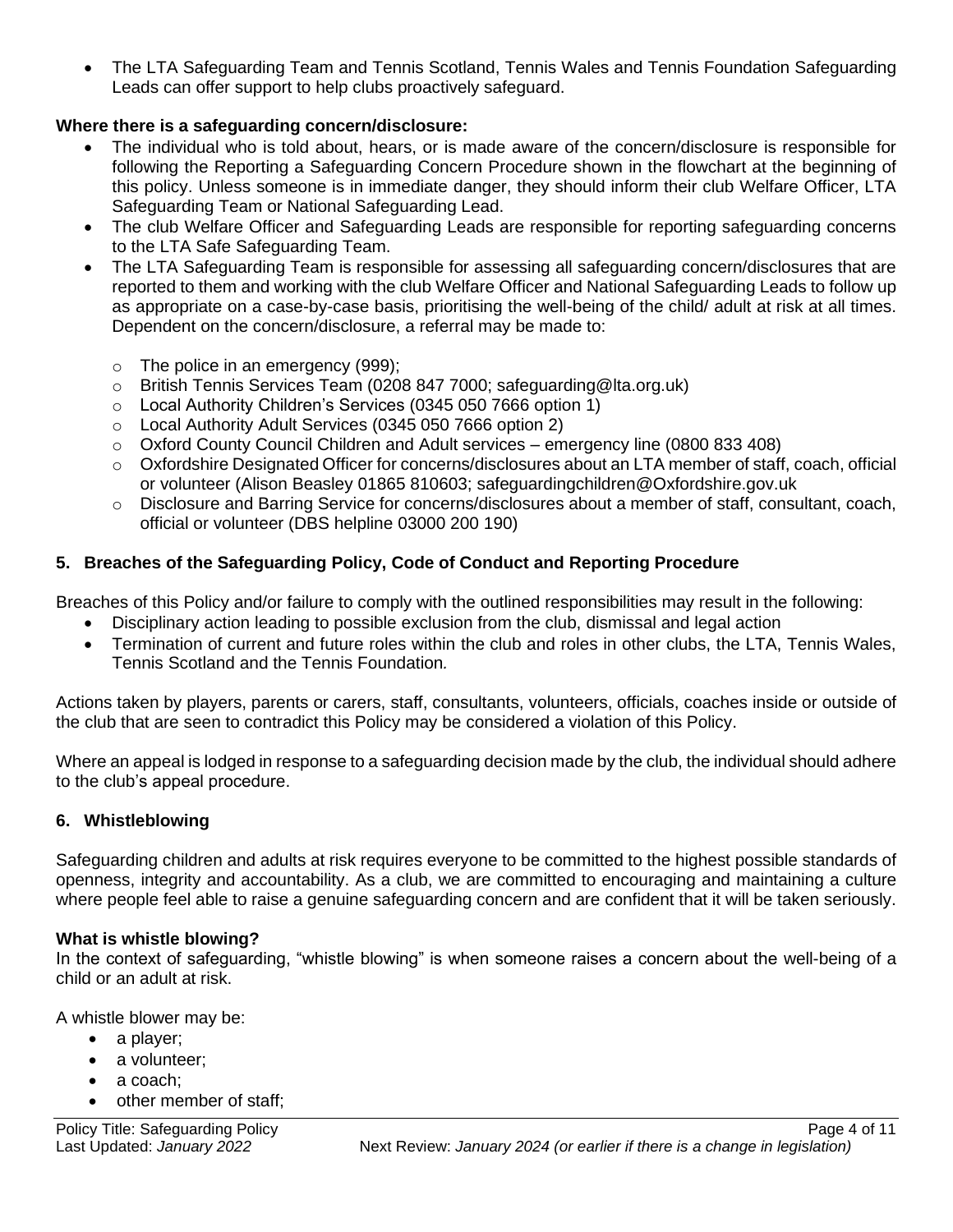- an official;
- a parent;
- a member of the public.

### **How to raise a concern about a child or an adult at risk at the club**

If a child or an adult at risk is in immediate danger or risk of harm, the police should be contacted by calling 999.

Where a child or an adult at risk is not in immediate danger, any concerns about their well-being should be made without delay to the Club Welfare Officer. The Club Welfare Officer will pass the details of the concern on to the LTA Safeguarding Team at the earliest opportunity and the relevant local authority and the police will be contacted, where appropriate.

If, however, the whistle blower does not feel comfortable raising a concern with the Club Welfare Officer, the whistle blower should contact the LTA Safeguarding Team directly, the Local Authority Designated Officer (LADO) or the NSPCC on 0808 800 5000.

The Club Welfare Officer, Liz Hipkiss, can be contacted on: *07796 260506.*

#### **Information to include when raising a concern**

The whistle blower should provide as much information as possible regarding the incident or circumstance which has given rise to the concern, including:

- their name and contact details (unless they wish to remain anonymous);
- names of individuals involved;
- date, time and location of incident/circumstance; and
- whether any witnesses were present.

#### **What happens next?**

All concerns raised by a whistle blower about the well-being of a child or an adult at risk will be taken seriously and every effort will be made to deal with each concern fairly, quickly and proportionately.

If the whistle blower does not believe that the concern has been dealt with appropriately and wishes to speak to someone outside the club or the LTA Safeguarding Team, the NSPCC Whistleblowing advice line should be contacted on 0800 028 0285 or by emailing [help@nspcc.org.uk.](mailto:help@nspcc.org.uk)

### **Support**

The club will not tolerate any harassment, victimisation or unfair treatment of, and will take appropriate action to protect, whistle blowers when they raise a concern in good faith.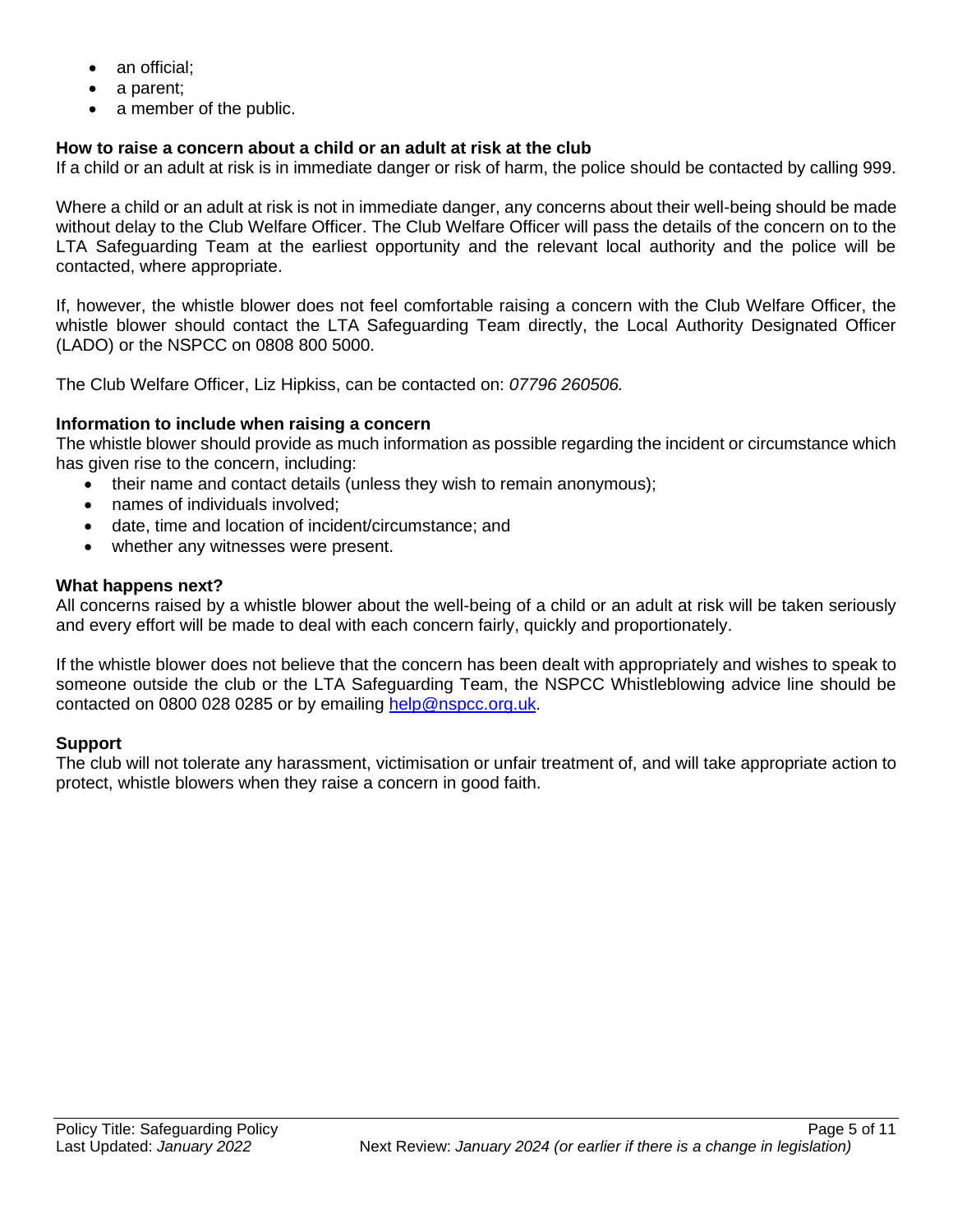## **Codes of Conduct**

#### **All members of staff, volunteers and members agree to:**

- Prioritise the well-being of all children and adults at risk at all times
- Treat all children and adults at risk fairly and with respect
- Be a positive role model. Act with integrity, even when no one is looking
- Help to create a safe and inclusive environment both on and off court
- Not allow any rough or dangerous behaviour, bullying or the use of bad or inappropriate language
- Report all allegations of abuse or poor practice to the club Welfare Officer
- Not use any sanctions that humiliate or harm a child or adult at risk
- Value and celebrate diversity and make all reasonable efforts to meet individual needs
- Keep clear boundaries between professional and personal life, including on social media
- Have the relevant consent from parents/carers, children and adults before taking or using photos and videos
- Refrain from making physical contact with children or adults unless it is necessary as part of an emergency or congratulatory (e.g. handshake / high five)
- Refrain from smoking and consuming alcohol during club activities or coaching sessions
- Ensure roles and responsibilities are clearly outlined and everyone has the required information and training
- Avoid being alone with a child or adult at risk unless there are exceptional circumstances
- Refrain from transporting children or adults at risk, unless this is required as part of a club activity (e.g. away match) and there is another adult in the vehicle
- Not abuse, neglect, harm or discriminate against anyone; or act in a way that may be interpreted as such
- Not have a relationship with anyone under 18 for whom they are coaching or responsible for
- Be acutely aware of the power that coaches and coaching assistants develop over players in the coaching relationship and avoid any intimacy (sexual or otherwise) with players

#### **All children agree to:**

- Be friendly, supportive and welcoming to other children and adults
- Play fairly and honestly
- Respect club staff, volunteers and Officials and accept their decisions
- Behave, respect and listen to your coach
- Take care of your equipment and club property
- Respect the rights, dignity and worth of all participants regardless of age, gender, ability, race, culture, religion or sexual identity
- Not use bad, inappropriate or racist language, including on social media
- Not bully, intimidate or harass anyone, including on social media
- Not smoke, drink alcohol or drugs of any kind on club premises or whilst representing the club at competitions or events
- Talk to the club Welfare Officer about any concerns or worries they have about themselves or others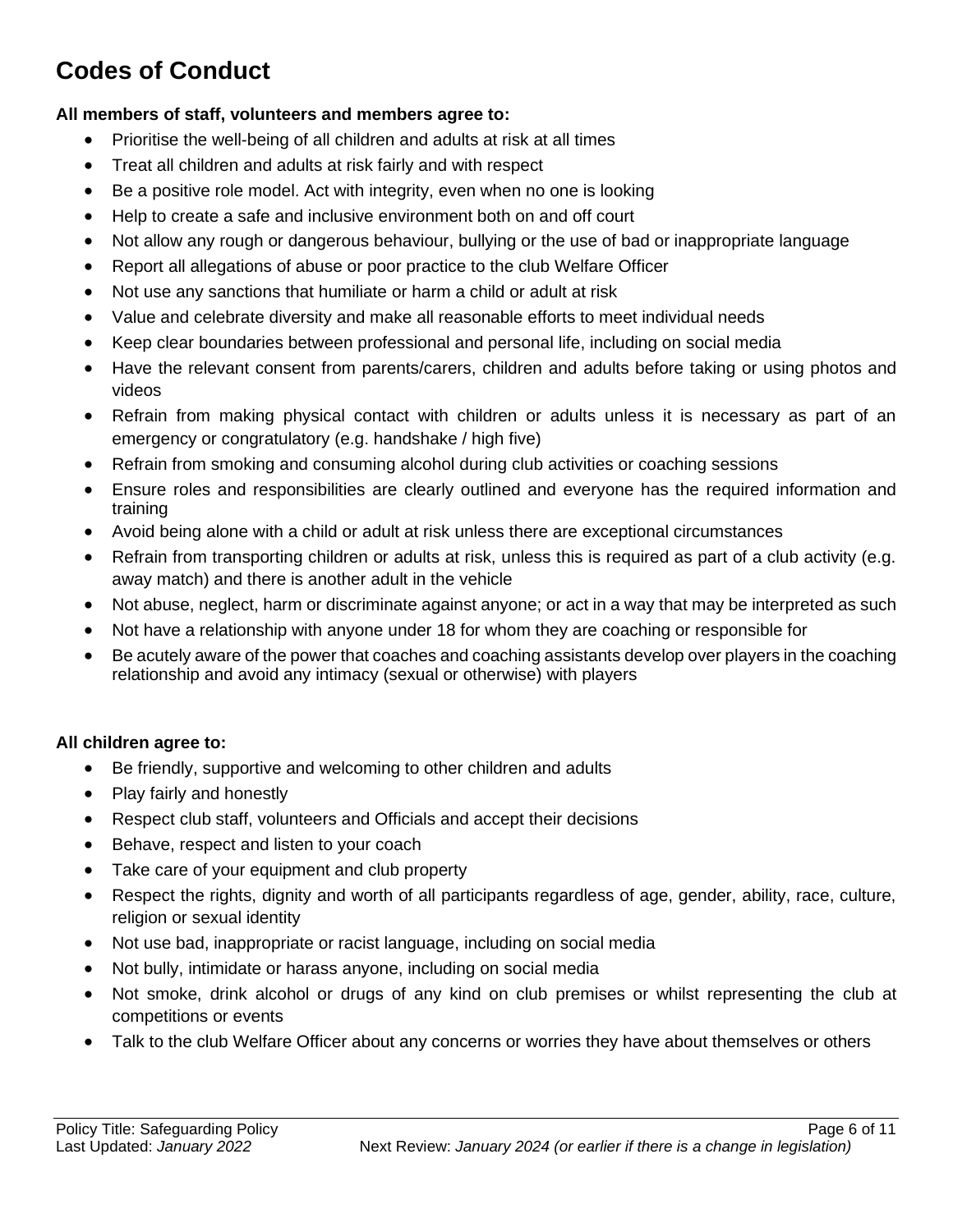#### **All parents and carers agree to:**

- Positively reinforce your child and show an interest in their tennis
- Use appropriate language at all times
- Be realistic and supportive
- Never ridicule or admonish a child for making a mistake or losing a match
- Treat all children, adults, volunteers, coaches, officials and members of staff with respect
- Behave responsibly at the venue; do not embarrass your child
- Accept the official's decisions and do not go on court or interfere with matches
- Encourage your child to play by the rules, and teach them that they can only do their best
- Deliver and collect your child punctually from the venue
- Ensure your child has appropriate clothing for the weather conditions
- Ensure that your child understands their code of conduct
- Adhere to your venue's safeguarding policy, diversity and inclusion policy, rules and regulations
- Provide emergency contact details and any relevant information about your child including medical history

This Policy is reviewed every two years (or earlier if there is a change in national legislation).

This Policy is recommended for approval by:

Club Committee Chair, Tennis: Matthew Jolly **Date: 20/01/22** 

Club Welfare Officer: Liz Hipkiss **Date: 20/01/22**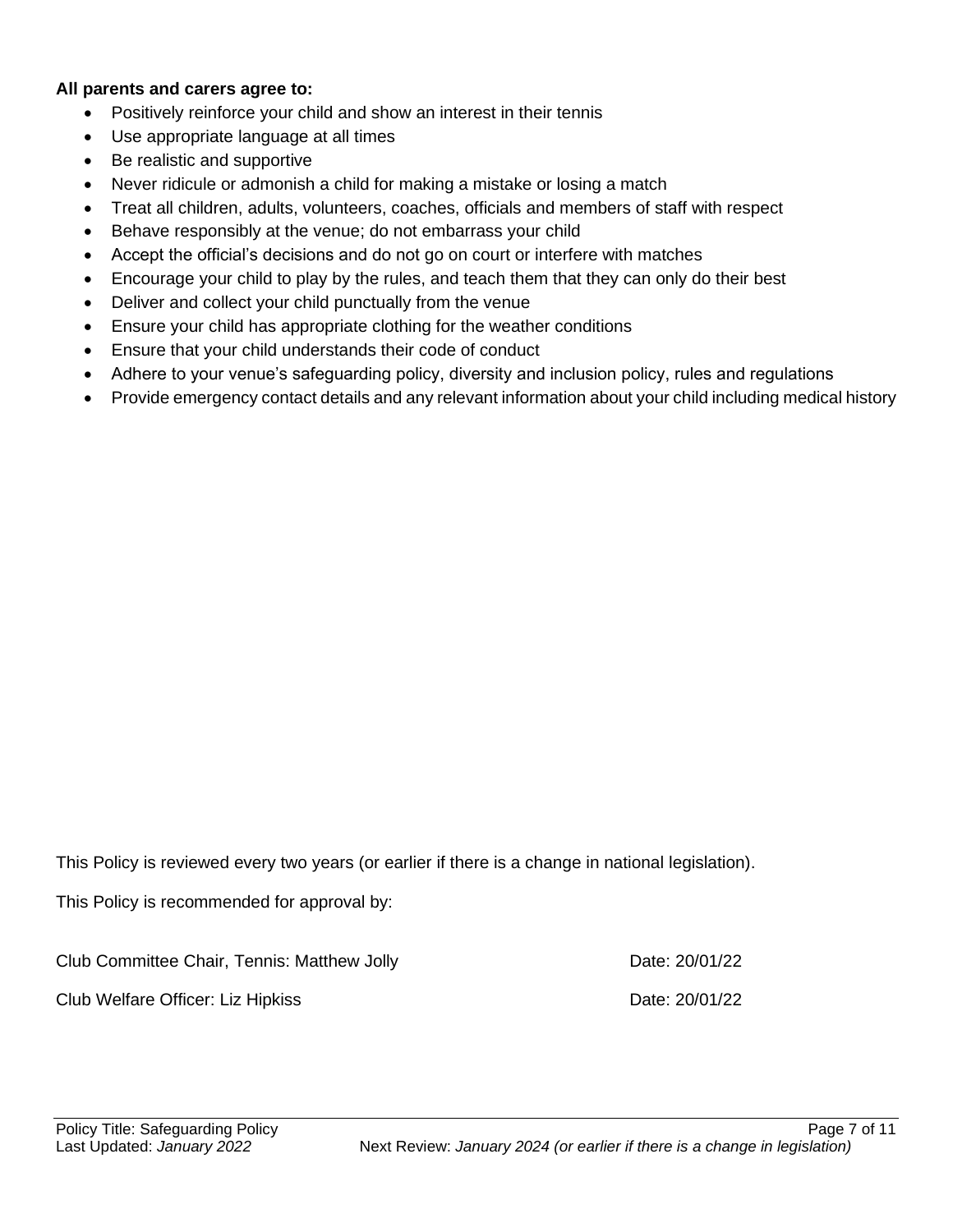## **Appendix A: Glossary of Terms**

**Safeguarding:** protecting **children** from abuse and neglect, preventing the impairment of children's health or development, ensuring that children are growing up in circumstances consistent with the provision of safe and effective care, and taking action to enable all children to have the best life chances. Enabling **adults at risk** to achieve the outcomes that matter to them in their life; protecting their right to live in safety, free from abuse and neglect. Empowering and supporting them to make choices, stay safe and raise any concerns. Beginning with the assumption that an individual is best-placed to make decisions about their own wellbeing, taking proportional action on their behalf only if someone lacks the capacity to make a decision, they are exposed to a lifethreatening risk, someone else may be at risk of harm, or a criminal offence has been committed or is likely to be committed.

#### **Abuse and neglect**

**Physical abuse:** A form of abuse which may involve hitting, shaking, throwing, poisoning, burning or scalding, drowning, suffocating or otherwise causing physical harm to a child or adult at risk. Physical harm may also be caused when a parent or carer fabricates the symptoms of, or deliberately induces illness

**Sexual abuse:** Involves forcing or enticing a child or young person to take part in abuse sexual activities, not necessarily involving a high level of violence, whether or not the child is aware of what is happening. The activities may involve physical contact, including assault by penetration (for example, rape or oral sex) or non-penetrative acts such as masturbation, kissing, rubbing and touching outside of clothing. They may also include non-contact activities, such as involving children in looking at, or in the production of, sexual images, watching sexual activities, encouraging children to behave in sexually inappropriate ways, or grooming a child in preparation for abuse (including via the internet). Sexual abuse is not solely perpetrated by adult males. Women can also commit acts of sexual abuse, as can other children

**Emotional abuse:** The persistent emotional maltreatment of a child or adult at risk such as to cause severe and persistent adverse effects on their emotional development. It may involve conveying to a child/ adult at risk that they are worthless or unloved, inadequate, or valued only insofar as they meet the needs of another person; not giving them opportunities to express their views; deliberately silencing them or 'making fun' of what they say or how they communicate. It may feature age or developmentally inappropriate expectations being imposed, including interactions that are beyond a child or adult at risk's developmental capability, as well as overprotection and limitation of exploration and learning, or preventing them participating in normal social interaction. It may involve seeing or hearing the ill-treatment of another. It may involve serious bullying (including cyber bullying), causing a child or adult at risk to feel frightened or in danger, or the exploitation or corruption of children. Some level of emotional abuse is involved in all types of maltreatment of a child, though it may occur alone.

**Neglect:** The persistent failure to meet a child/ adult at risk's basic physical and/or psychological needs, likely to result in the serious impairment of their health or development. It may involve a parent or carer failing to:

- $\circ$  provide adequate food, clothing and shelter (including exclusion from home or abandonment);
- $\circ$  protect a child/ adult at risk from physical and emotional harm or danger;
- $\circ$  ensure adequate supervision (including the use of inadequate care-givers); or
- o ensure access to appropriate medical care or treatment.

It may also include neglect of, or unresponsiveness to, a child's or adult at risk's basic emotional needs. Neglect may occur during pregnancy as a result of maternal substance abuse.

#### **Additional examples of abuse and neglect of adults at risk**

**Financial abuse**: having money or property stolen; being defrauded; being put under pressure in relation to money or other property; and having money or other property misused.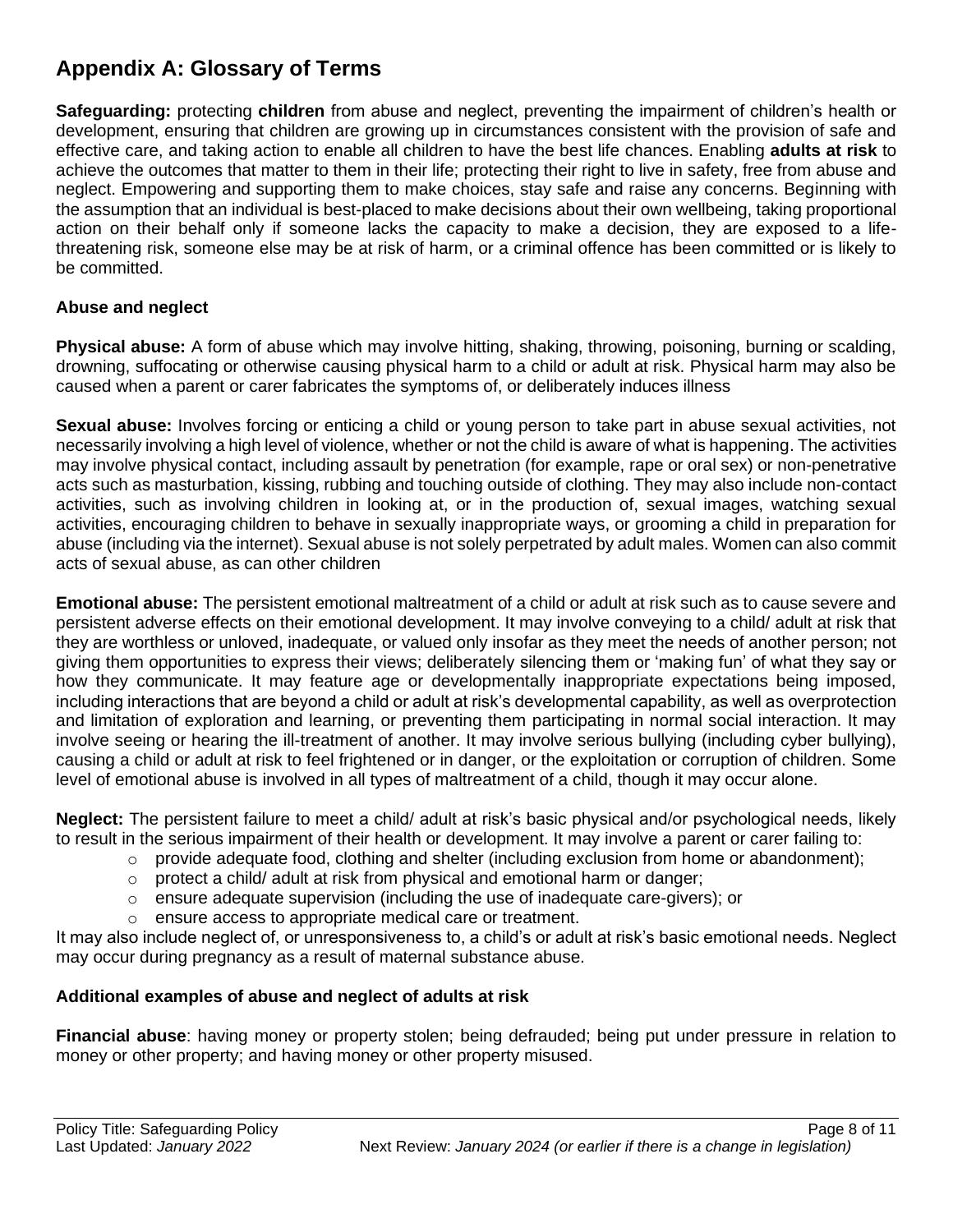**Discriminatory abuse**: treating someone in a less favourable way and causing them harm, because of their age, gender, sexuality, gender identity, disability, socio-economic status, ethnic origin, religion and any other visible or non-visible difference.

**Domestic abuse**: includes physical, sexual, psychological or financial abuse by someone who is, or has been a partner or family member. Includes forced marriage, female genital mutilation and honour-based violence (an act of violence based on the belief that the person has brought shame on their family or culture). Domestic abuse does not necessarily involve physical contact or violence.

**Psychological abuse:** including emotional abuse, threats of harm or abandonment, deprivation of contact, humiliation, blaming, controlling, intimidation, coercion, harassment, verbal abuse, isolation or withdrawal from services or supportive networks.

**Organisational abuse**: where the needs of an individual are not met by an organisation due to a culture of poor practice or abusive behaviour within the organisation.

**Self-neglect:** behaviour which threatens an adult's personal health or safety (but not that of others). Includes an adult's decision to not provide themselves with adequate food, clothing, shelter, personal hygiene, or medication (when indicated), or take appropriate safety precautions

**Modern slavery**: encompasses slavery, human trafficking, criminal and sexual exploitation, forced labour and domestic servitude. Traffickers and slave masters use whatever means they have at their disposal to coerce, deceive and force individuals into a life of abuse, servitude and inhumane treatment.

- A person who is being abused may experience more than one type of abuse
- Harassment, and bullying are also abusive and can be harmful
- Female Genital Mutilation (FGM) is now recognised as a form of physical, sexual and emotional abuse that is practised across the UK
- Child Sexual Exploitation is recognised as a form of sexual abuse in which children are sexually exploited for money, power or status
- Child trafficking is recognised as child abuse where children are often subject to multiple forms of exploitation. Children are recruited, moved or transported to, or within the UK, then exploited, forced to work or sold
- People from all cultures are subject to abuse. It cannot be condoned for religious or cultural reasons
- Abuse can have immediate and long-term impacts on someone's well-being, including anxiety, depression, substance misuse, eating disorders and self-destructive Conducts, offending and anti-social **Conduct**
- Those committing abuse are most often adults, both male and female. However, child-to-child abuse also takes place.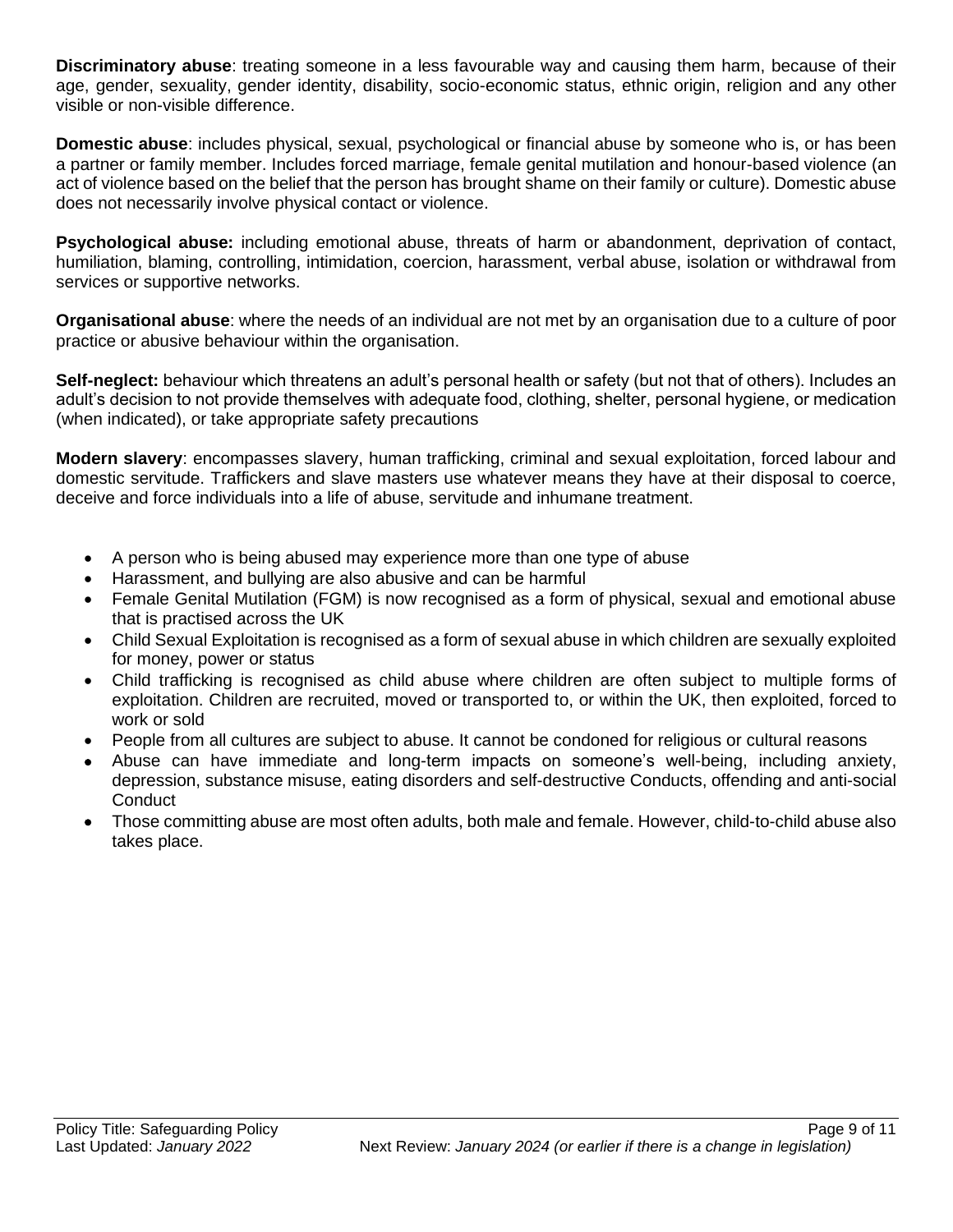## **Appendix B: What to do if a disclosure from a child or adult at risk is made to you:**

- 1. **Listen** carefully and calmly to the individual
- 2. **Reassure** the individual that they have done the right thing and what they have told you is very important
- 3. **Avoid questioning** where possible, and never ask leading questions
- 4. **Do not promise secrecy**. Let the individual know that you will need to speak to the Welfare Officer/LTA Safeguarding Team because it is in their best interest. If you intend to speak to the police or social care, you should let them know this too.
- 5. **Report the concern.** In an emergency, call the police (999), otherwise talk to the Welfare Officer/LTA Safeguarding Team as soon as possible. Do not let doubt/personal bias prevent you from reporting the allegation
- **6. Record** details of the disclosure and allegation using the LTA's online reporting a concern form within 24 hours*. If you do not have access to the online form, write down the details using what you have available then sign and date it.*